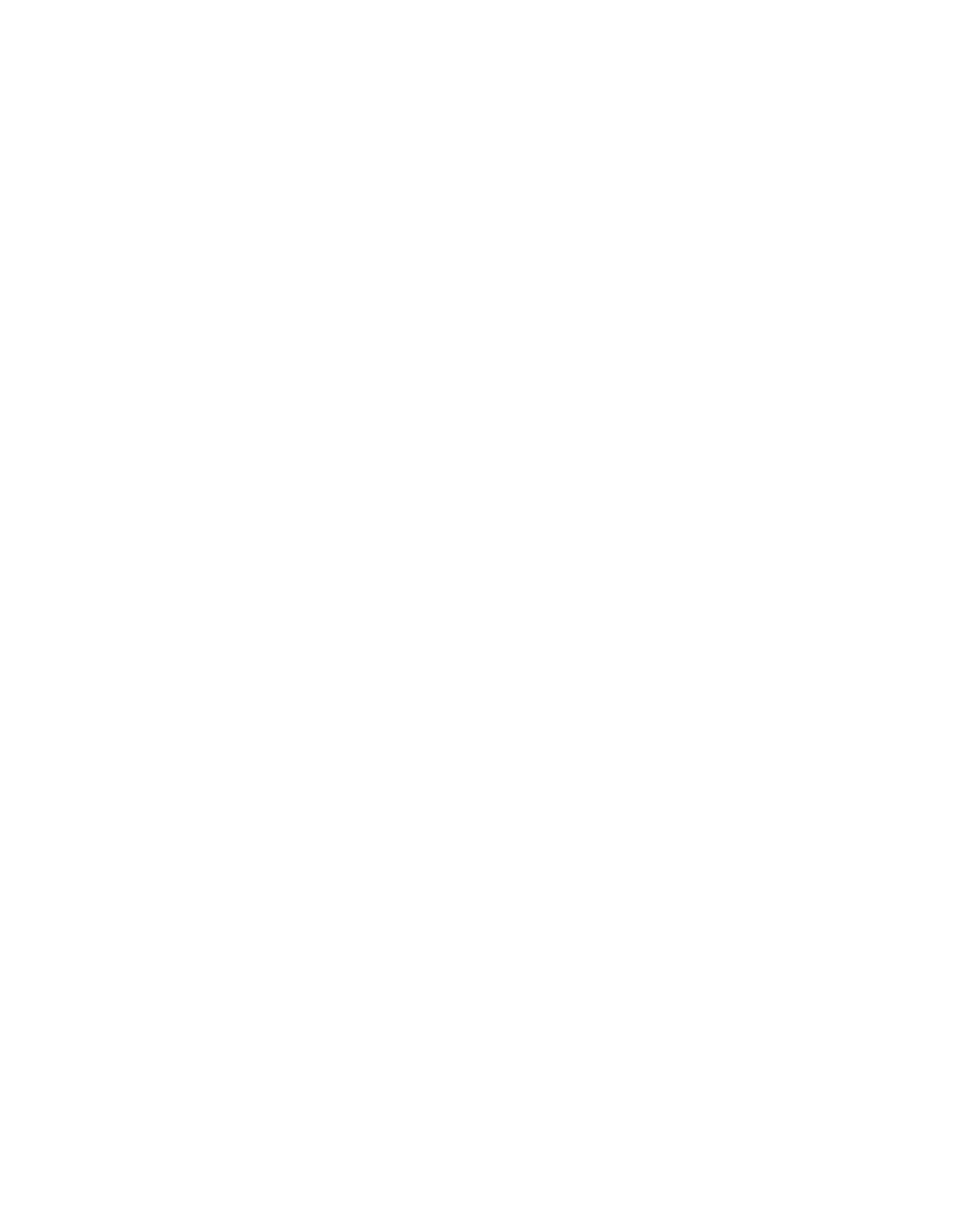#### **HILL, Chief Justice**.

[¶1] In December 2004, a jury found Appellant, John Lewis (Lewis) guilty of firstdegree sexual assault and incest in the District Court of the Second Judicial District, Carbon County, Wyoming. Lewis appeals, arguing that there was insufficient evidence to sustain a guilty conviction for first-degree sexual assault and that the prosecutor committed prosecutorial misconduct. We affirm.

### **ISSUES**

[¶2] Mr. Lewis presents two issues on appeal:

Whether there was sufficient evidence to sustain a conviction for first degree sexual assault[.]

Whether the prosecutor committed prosecutorial misconduct during closing argument.

## **FACTS AND PROCEEDINGS**

[¶3] In November of 2003, Lewis was living with his wife, their two-year-old son, and two of Lewis's stepchildren, a fifteen-year-old stepson and a four-year-old stepdaughter. Lewis's friend, Kenneth Meadwell, was also living with the family at that time. One night, Mr. Meadwell and Lewis were at the Lewis residence, drinking and watching movies. Mrs. Lewis left for work about 10:00 p.m., leaving Lewis, Mr. Meadwell, and the three children at the residence. Lewis and the four-year-old stepdaughter, CF, went to bed shortly after Mrs. Lewis left, while Mr. Meadwell continued to watch movies and drink in the living room.

[¶4] At trial, Mr. Meadwell testified that later that night he wanted to smoke a cigarette, but he could not find his cigarette lighter. Thinking that Lewis might have a lighter in his room, he opened Lewis's bedroom door and saw Lewis and CF naked on the bed and Lewis performing oral sex on CF.

[¶5] Mr. Meadwell retreated to the living room, grabbed a bottle of whiskey and took a drink, then returned to confront Lewis. On the way back to the bedroom, Mr. Meadwell saw CF in the kitchen wearing a dress and told her that she had done nothing wrong. He then went back to the bedroom where Lewis was talking on the phone to Mrs. Lewis. Mr. Meadwell picked up a baseball bat that was laying in the room. Lewis handed the phone to Mr. Meadwell, who spoke with Mrs. Lewis, asking her if she wanted him to kill Lewis then or wait. Mrs. Lewis told Mr. Meadwell to wait. Mr. Meadwell threw down the phone, left the bedroom, grabbed the bottle of whiskey, and left the trailer.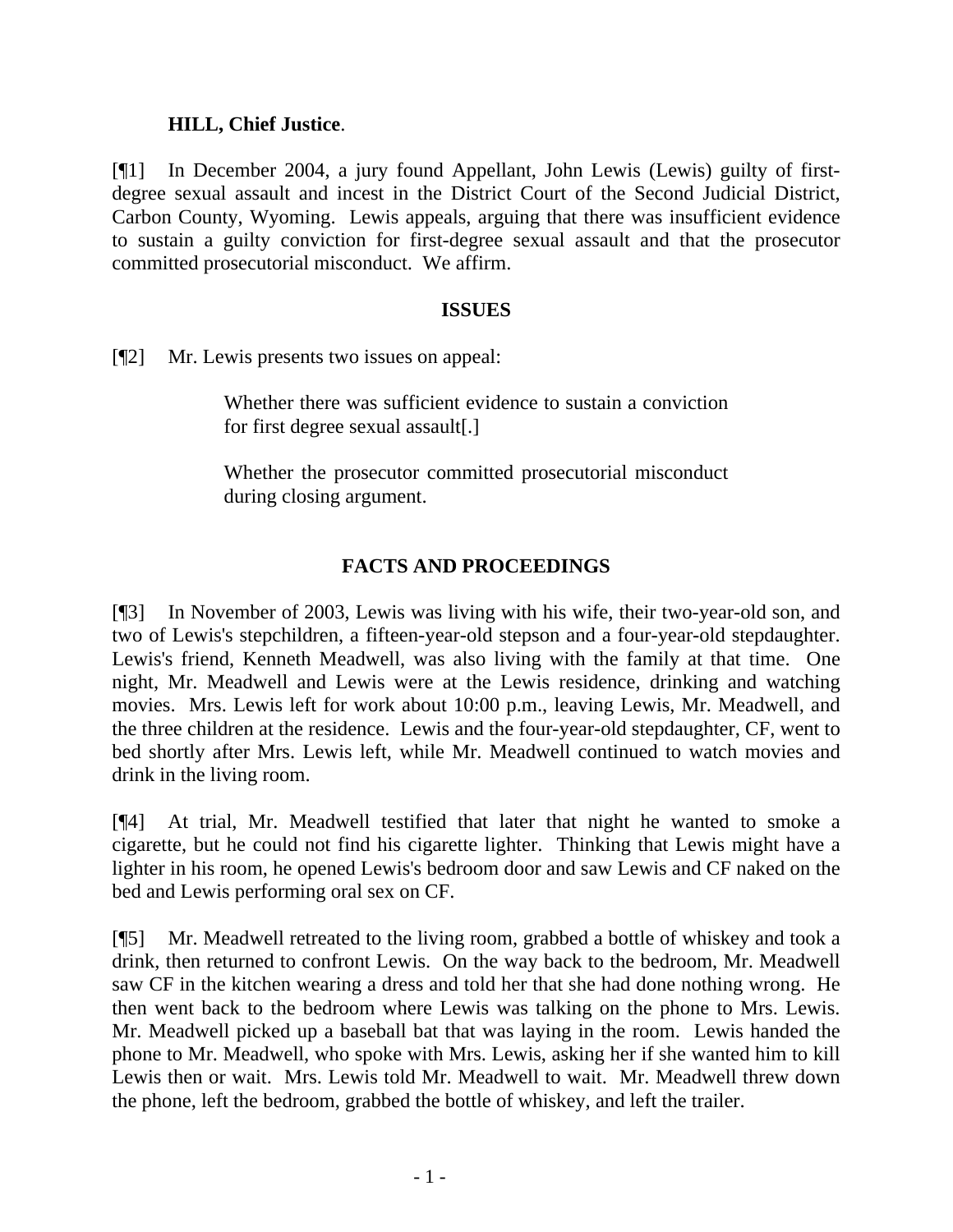[¶6] Mr. Meadwell walked around Rawlins for the rest of the night and returned to the residence the next morning. He found Lewis and his wife talking in their bedroom. Mrs. Lewis told Mr. Meadwell that she and Lewis were going to work things out between themselves. Mr. Meadwell eventually reported what he saw to the Rawlins Police Department.

### **STANDARD OF REVIEW**

### **A. Insufficiency of the Evidence to Support First Degree Sexual Assault**

[¶7] Wyoming case law clearly establishes the standard of review for a claim of insufficient evidence to support a jury verdict:

> When reviewing a sufficiency of the evidence claim in a criminal case, we must determine whether a rational trier of fact could find the essential elements of the crime were proven beyond a reasonable doubt. *Jennings v. State*, 806 P.2d 1299, 1302 (Wyo. 1991) (quoting *Munson v. State*, 770 P.2d 1093, 1095 (Wyo. 1989). We do not consider conflicting evidence presented by the unsuccessful party, and afford every favorable inference which may be reasonably and fairly drawn from the successful party's evidence. *Bloomquist v. State*, 914 P.2d 812, 824 (Wyo. 1996). We have consistently held that it is the jury's responsibility to resolve conflicts in the evidence. *Id.* (citing *Wetherelt v. Stat*e, 864 P.2d 449, 452 (Wyo. 1993)). "We will not substitute our judgment for that of the jury, . . . our only duty is to determine whether a quorum of reasonable and rational individuals would, or even could, have come to the same result as the jury actually did." *Id*. (citing *Hodges v. State*, 904 P.2d 334, 339 (Wyo. 1995)).

*Tanner v. State*, 2002 WY 170, ¶ 7, 57 P.3d 1242, 1244 (Wyo. 2002) (citing *Williams v. State*, 986 P.2d 855, 857 (Wyo. 1999)).

#### **B. Prosecutorial Misconduct**

[¶8] Wyoming law also establishes the standard an appellant must meet in order to succeed on a claim of prosecutorial misconduct:

> Allegations of prosecutorial misconduct are reviewed by referring to the entire record to determine whether a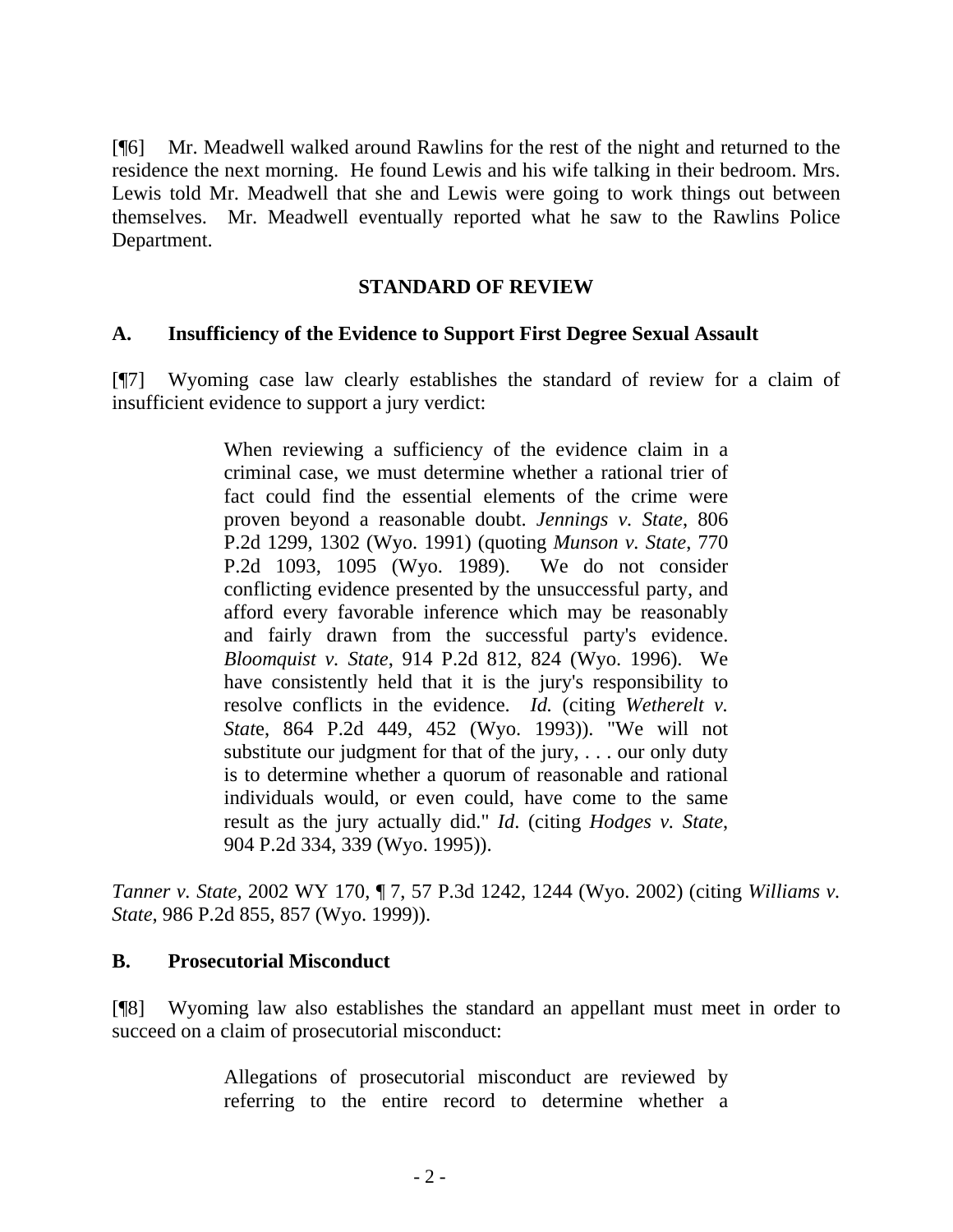defendant's case has been so prejudiced that he has been denied a fair trial. *Dysthe v. State*, 2003 WY 20, ¶22, 63 P.3d 875, ¶22 (Wyo. 2003). Whether or not any comment within a closing argument is improper is measured in the context of the entire argument. *Id*. Reversal is warranted only if a reasonable probability exists that without the error the appellant may have enjoyed a more favorable verdict. *Id*. The defendant has the burden of proof to prove this issue. *Id*.

*Moore v. State*, 2003 WY 153, ¶ 29, 80 P.3d 191, 198-199 (Wyo. 2003).

## **DISCUSSION**

## **A. Insufficiency of the Evidence to Support First Degree Sexual Assault**

[¶9] Appellant argues that the evidence at trial was insufficient to support a verdict of first degree sexual assault. The relevant statute states:

> (a) Any Actor who inflicts sexual intrusion on a victim commits sexual assault in the first degree if:

> (i) the actor causes submission of the victim through the actual application, reasonably calculated to cause submission of the victim, of physical force or forcible confinement.

Wyo. Stat. Ann. § 6-2-302(a)(i) (LexisNexis 2005). At the conclusion of the trial, the jury received the following instruction with respect to the first degree sexual assault charge:

- 1. On or about November, 2003
- 2. In Carbon County, Wyoming
- 3. The Defendant, John Lewis
- 4. Inflicted sexual intrusion on CF, and
- 5. The Defendant caused submission of CF
- 6. Through the actual application of physical force **or** forcible confinement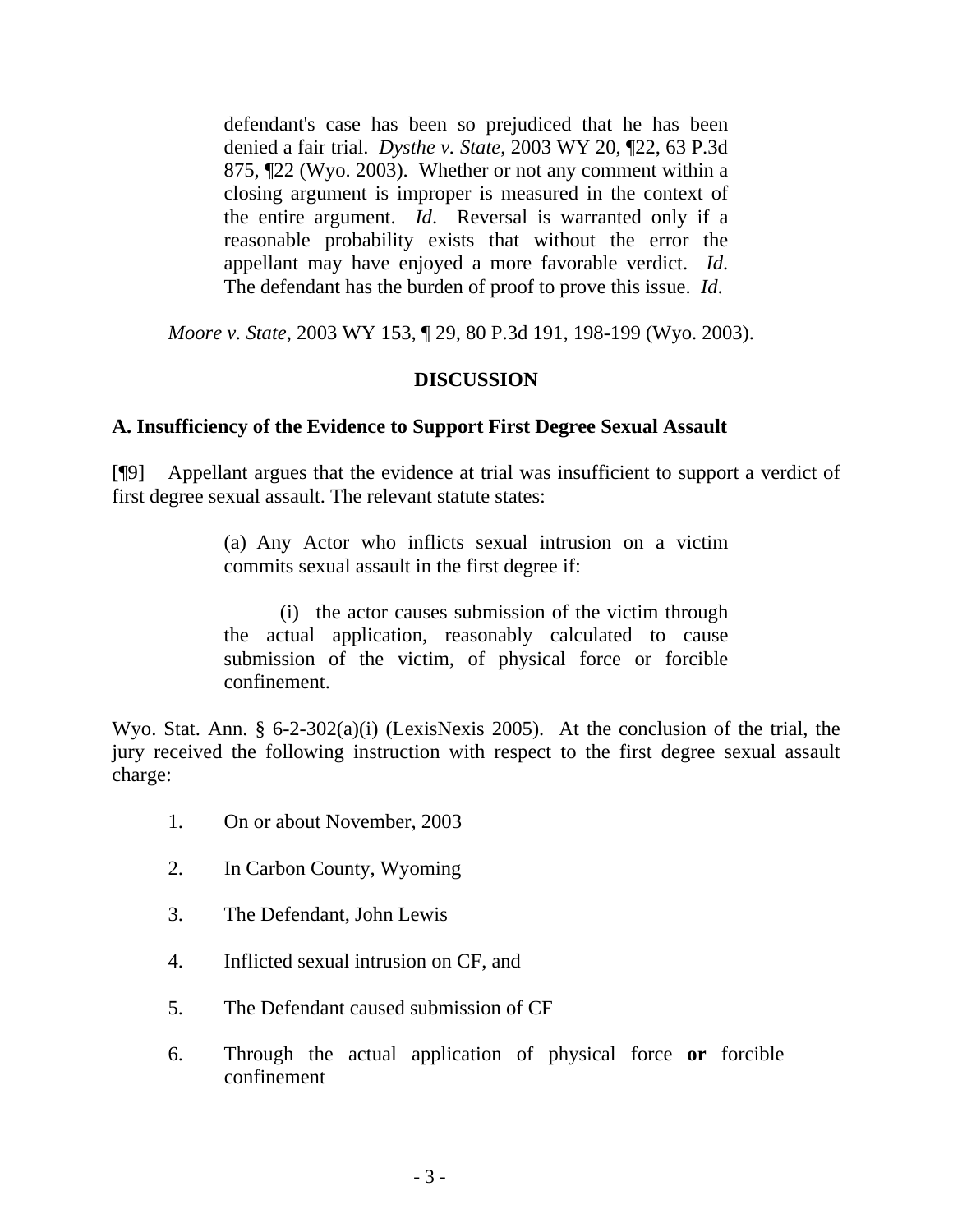7. Which the Defendant reasonably calculated would cause submission of CF.

[¶10] Because part 6 of the instruction was presented to the jury with the alternative "force or forcible confinement" and the jury returned a general guilty verdict, we must determine if there is sufficient evidence to support a finding that Lewis caused submission of CF through application of physical force *and* that he caused submission of CF through application of forcible confinement. See *May v. State*, 2003 WY 14, 62 P.3d 574 (Wyo. 2003); *Tanner v. State* 2002 WY 170, 57 P.3d 1242 (Wyo. 2002); and *Bush v. State*, 908 P.2d 963 (Wyo. 1995).

[¶11] The evidence presented at trial established that CF was four years old at the time of the assault. Lewis is CF's stepfather, an adult male. Lewis and CF were in the bedroom with the door closed. When Mr. Meadwell opened the bedroom door, he saw Lewis and CF lying on the bed, both naked, and Lewis had his head between CF's legs, performing oral sex. Mr. Meadwell described the look on CF's face as "saying help." At trial, evidence was presented that it was the custom in the Lewis household to have the bedroom door closed, sometimes with children sleeping in bed with Mr. and Mrs. Lewis. Lewis essentially argues that because of this, the fact that the door was closed on the night in question does not show forcible confinement of CF.

[¶12] After considering the evidence presented at trial, we conclude that a jury could find that Lewis used force and forcible confinement to cause CF to submit to the sexual intrusion. Regardless of the custom of the household, the fact remains that the door was closed on the night in question, confining CF to the bedroom. CF was a four-year-old child, Lewis an adult male and CF's stepfather. We hold that a reasonable jury could find that CF submitted to Lewis's intrusions due to the fact that he was physically forcing her to do so, and that he was forcibly confining her to the bedroom during the intrusion. See *Seeley v. State*, 715 P.2d 232, 240-241 (Wyo. 1986); and 2 Wayne R. LaFave, *Substantive Criminal Law* §§ 17.3(a) at 620-24, and 17.4(c) at 648-651 (2003 & Supp.  $2006$ ).<sup>[1](#page-5-0)</sup>

<span id="page-5-0"></span><sup>1</sup> We acknowledge that Wyo. Stat. Ann.  $\S 6-2-303(a)(v)$  (LexisNexis 2005) appears to more precisely define the crime that was committed here. However, we also recognize that the Legislature appears to have carefully worded these statutes so as to not preclude an application such as that which occurred here. Section 6-2-303(a) begins with the admonition that, "(a) Any actor who inflicts sexual intrusion on a victim commits sexual assault in the second degree if, **under circumstances not constituting sexual assault in the first degree;** ..." [the actor commits any one of the enumerated acts]. Although it is a close question, we will not second guess the prosecutor and the jury under these circumstances where the jury was informed not only of the second degree sexual assault statute, but also the third degree sexual assault statute. Thus, in light of all the evidence presented and the comprehensive instructions given the jury, we conclude that the evidence is sufficient to support the jury's verdict.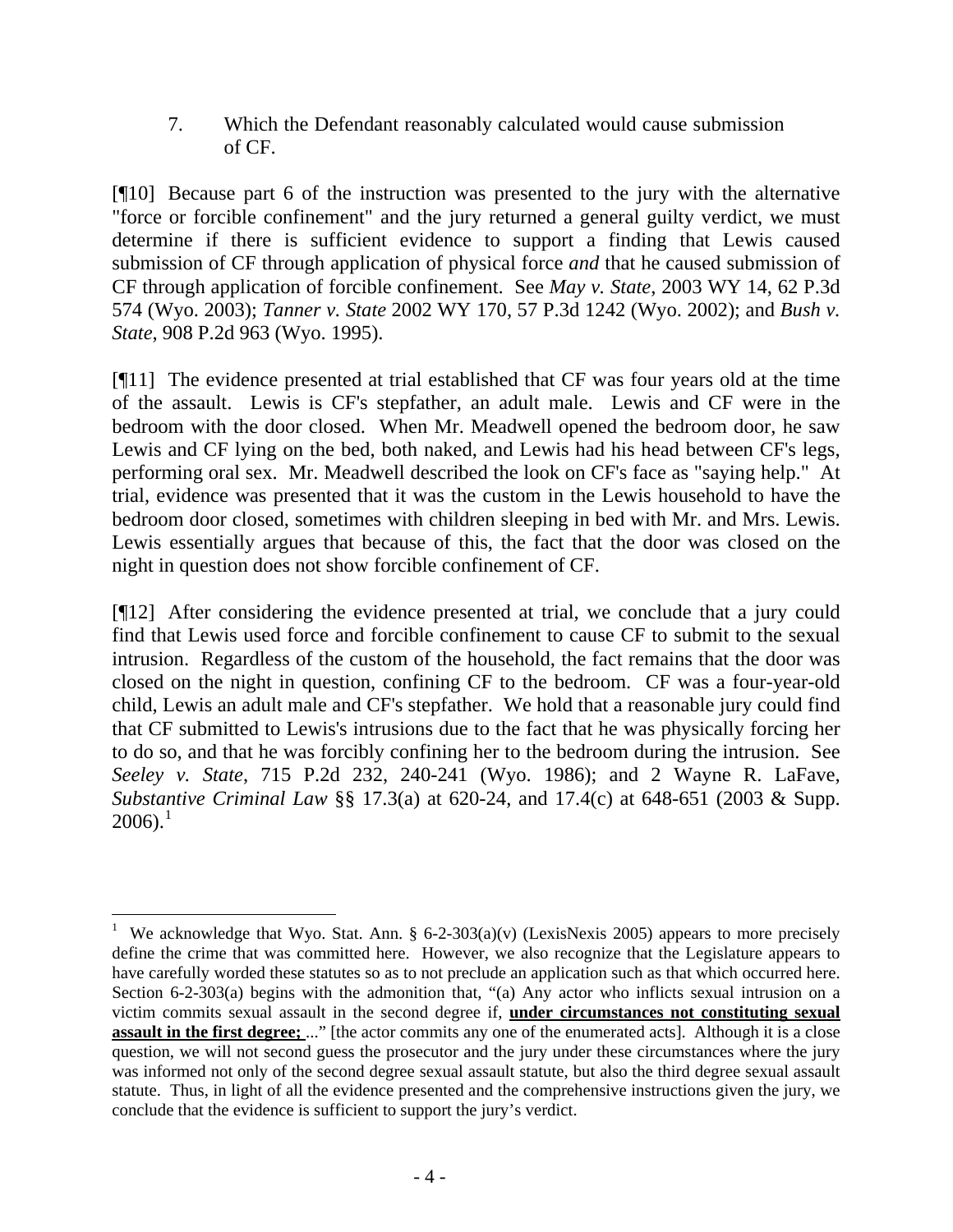[¶13] Our conclusions are bolstered by the inherent use of physical force or forcible confinement, or both, within every parent-child or caregiver-child relationship. The force or confinement used is most often gentle and loving and applied to protect or benefit the child. If a child resists having his diaper changed or being buckled into a car seat, a loving parent will use physical force or forcible confinement, or both, to change the diaper or secure the child in the seat. After experiencing this dynamic, the child soon learns that it is useless to resist because the adult will apply physical, albeit gentle, force or forcible confinement to cause the child to submit. Considering the relationship between CF and Lewis along with the evidence presented at trial, an inference that Lewis used physical force and forcible confinement is supported by the totality of the evidence.

[¶14] Lewis makes an additional argument urging this Court to follow case law in other jurisdictions, holding that the fact that an assailant is positioned "over" the victim during a sexual intrusion is not sufficient to show the element of forcible confinement. Because we find that the closed door, the discrepancy in age, size and strength, and the dynamics of the parent-child relationship are sufficient to uphold the jury's verdict in this case, we decline to address this issue.

# **B. Prosecutorial Misconduct**

[¶15] During trial, a pediatrician from Rawlins who examined CF for physical evidence of sexual abuse testified that CF told her that Lewis put his finger in her private area while they were in the living room of the Lewis house. During closing argument, the prosecutor stated:

> So, what did they get him for? Contact? Absolutely. Intrusion? Let's talk about intrusion. Penetration, however slight. Now, what do we get that tells us there was any penetration whatsoever? We get the consistent statement of that little girl, it hurt, Daddy hurt me, it hurt. However slight. Doesn't take enough to leave scarring or bleeding or any of this, but it hurt. That's the description for intrusion. He put his finger in me, "in" being the key word.

Lewis argues that this statement by the prosecutor misled the jury as to what evidence could be considered as they came to a verdict, in effect creating a fatal variance by asking the jury to judge Lewis's guilt with respect to an incident separate from the incident with which he was charged.

[¶16] Adhering to the standard of review, in order to find that the prosecutor did commit prosecutorial misconduct, we must review the entire record and conclude that but for this statement by the prosecutor, Lewis would have received a more favorable verdict. Taking this statement by the prosecutor in the context of the entire record, we find that it